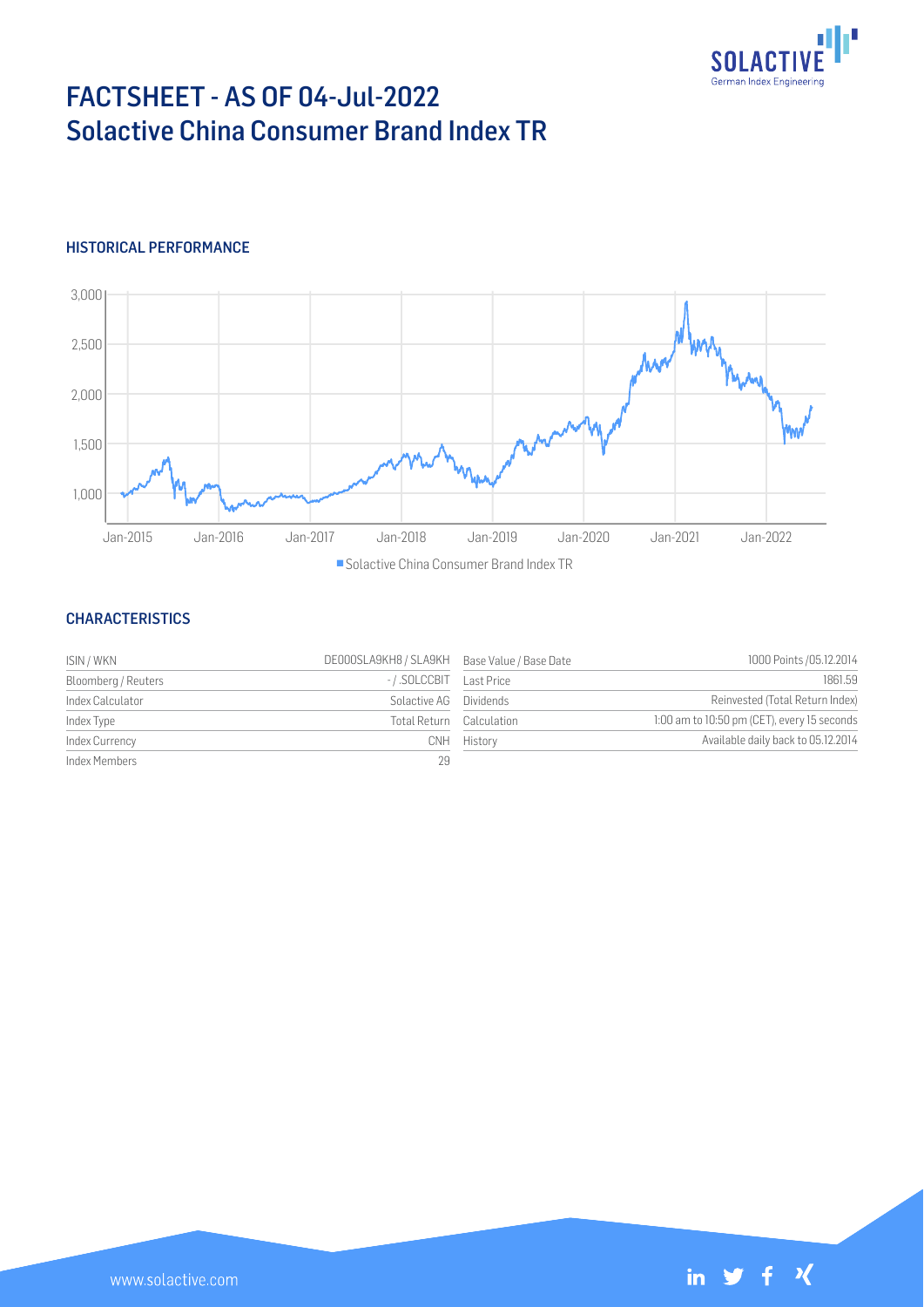

## **STATISTICS**

| <b>CNH</b>         | 30D       | 90D       | 180D      | 360D                  | YTD       | Since Inception       |
|--------------------|-----------|-----------|-----------|-----------------------|-----------|-----------------------|
| Performance        | 10.64%    | 11.49%    | $-7.18%$  | $-19.05\%$            | $-8.88\%$ | 86.16%                |
| Performance (p.a.) |           |           |           |                       |           | 8.55%                 |
| Volatility (p.a.)  | 27.66%    | 26.64%    | 28.34%    | 24.64%                | 28.06%    | 22.08%                |
| High               | 1879.74   | 1879.74   | 2005.51   | 2348.86               | 2048.19   | 2931.89               |
| Low                | 1707.73   | 1553.19   | 1495.87   | 1495.87               | 1495.87   | 815.28                |
| Max. Drawdown      | $-3.73\%$ | $-6.98\%$ | $-25.41%$ | $-36.32%$             | -26.97%   | $-48.98%$             |
| VaR 95 \ 99        |           |           |           | -43.6% \ -68.9%       |           | $-36.7\%$ \ $-64.4\%$ |
| CVaR 95 \ 99       |           |           |           | $-58.7\%$ \ $-80.4\%$ |           | $-55.0\%$ \ $-85.7\%$ |

# COMPOSITION BY CURRENCIES



# COMPOSITION BY COUNTRIES



#### TOP COMPONENTS AS OF 04-Jul-2022

| Company                                   | Ticker                | Country   | Currency   | Index Weight (%) |
|-------------------------------------------|-----------------------|-----------|------------|------------------|
| BYD CO LTD -A                             | 002594 C2 Equity      | CN        | CNH        | 10.76%           |
| KWEICHOW MOUTAI CO LTD                    | 600519 C1 Equity      | CN        | CNH        | 10.26%           |
| WULLANGYE YIBIN CO LTD                    | 000858 C2 Equity      | CN        | CNH        | 9.21%            |
| NIO INC - ADR                             | NIO UN Equity         | KY        | <b>USD</b> | 6.69%            |
| I I NING CO I TD                          | 2331 HK Equity        | KY        | <b>HKD</b> | 6.51%            |
| YUM CHINA HOL DINGS INC                   | <b>YUMC UN Equity</b> | US        | <b>USD</b> | 6.10%            |
| SHANXI XINGHUACUN FEN WINE FACTORY CO LTD | 600809 C1 Equity      | CN        | CNH        | 5.60%            |
| GREE ELECTRIC APPLIANCES I-A              | 000651 C2 Equity      | CN        | <b>CNH</b> | 5.57%            |
| TECHTRONIC INDUSTRIES CO LTD ORD          | 669 HK Equity         | <b>HK</b> | <b>HKD</b> | 4.53%            |
| HAIFR SMART HOME CO LTD                   | 600690 C1 Equity      | CN        | CNH        | 4.46%            |